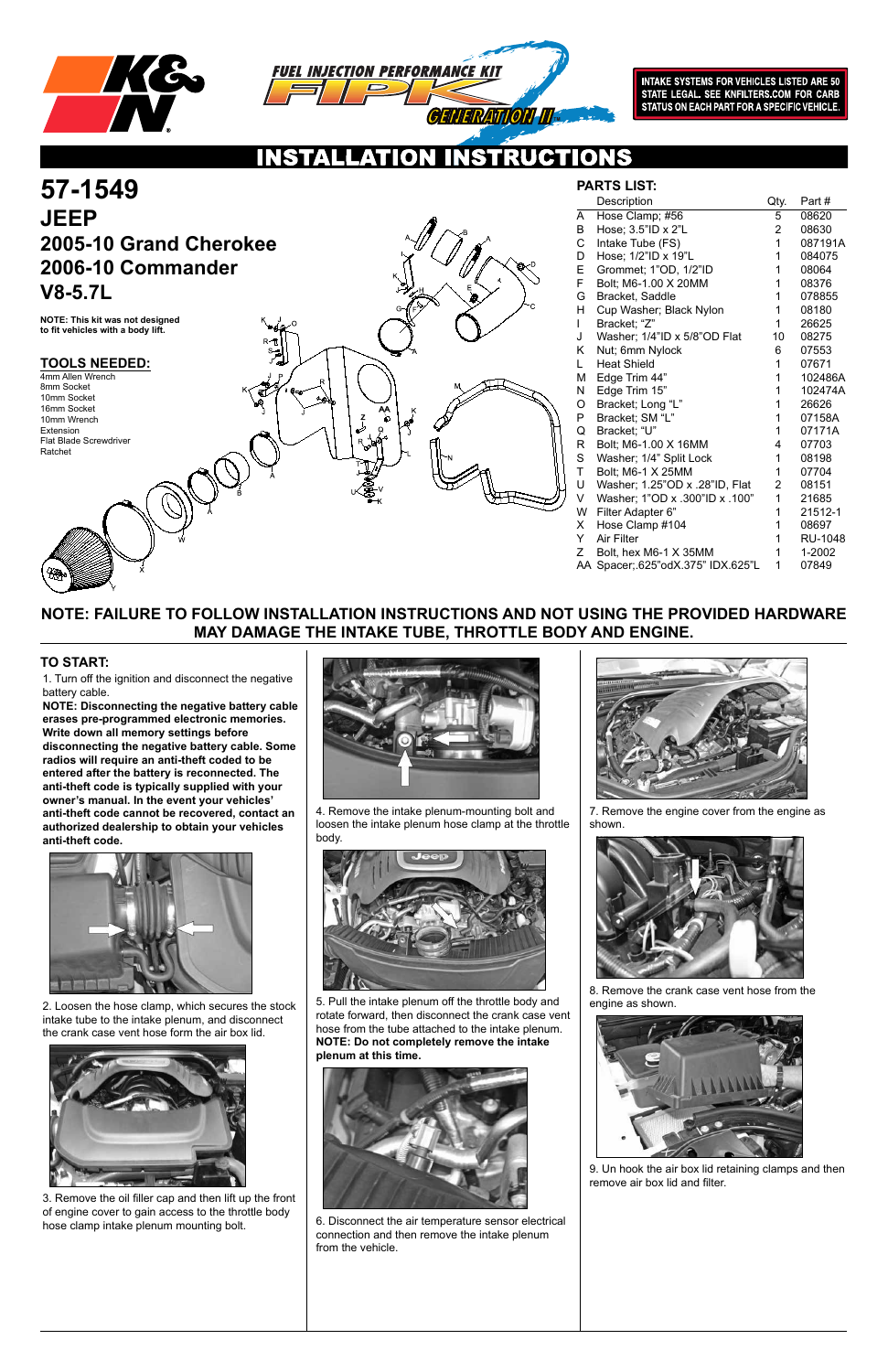## **Continued INSTALLATION INSTRUCTIONS**



10. Using a small screwdriver, release the center holding pins in the six grill retaining clips shown.



11. Remove the six grill retaining clips from the grill, then tilt the grill forward and lift to remove from the vehicle.



12. Pull the fresh air duct forward to disconnect it from the air box and then remove it from the vehicle.



13. Remove the air box mounting bolt shown.



14. Lift the lower air box and remove it from the vehicle as shown.

**NOTE: K&N Engineering, Inc., recommends that** 

#### **customers do not discard factory air intake.**



15. Install the supplied "C" bracket (07171) onto the heat shield as shown with the provided hardware. **NOTE: Due to manufacturing tolerances, it may be necessary to us the provided spacer and longer bolt to attach the mounting bracket to the heat shield. This will enable the mounting bracket to align with the longer air box mounting brackets on some vehicles.**



16. Install the large "L" bracket (26626) onto the heat shield as shown with the provided hardware.



17. Install the small "L" bracket (07158) onto the heat shield as shown with the provided hardware.



18. Install the short edge trim onto the heat shield assembly as shown.

**NOTE: Some trimming of the edge trim may be necessary.**



19. Install the long edge trim onto the heat shield assembly as shown.

**NOTE: Some trimming of the edge trim may be necessary.**



20. Remove the coolant reservoir-retaining nut and air box mounting grommet shown.



21. Install the heat shield assembly into the vehicle and secure to the lower and upper air box mounts and washer bottle stud with the provided hardware.





22. Install the silicone hose (08630) onto the throttle body and secure with the hose clamp provided.



23. Remove the nut, which secures the intake plenum-mount shown.

**NOTE: This nut will be reused.**



24. Install the saddle clamp onto the tube mounting bracket (26625) as shown with the provided hardware.



25. Install the tube mounting bracket assembly onto the plenum mount and secure with the factory nut removed in step #23.



26. Install the provided grommet into the intake tube as shown.

27. Rotate the air temperature sensor counter clockwise and remove the sensor from the stock intake plenum as shown.

**NOTE: Take care removing the air temperature sensor as it is very fragile.**